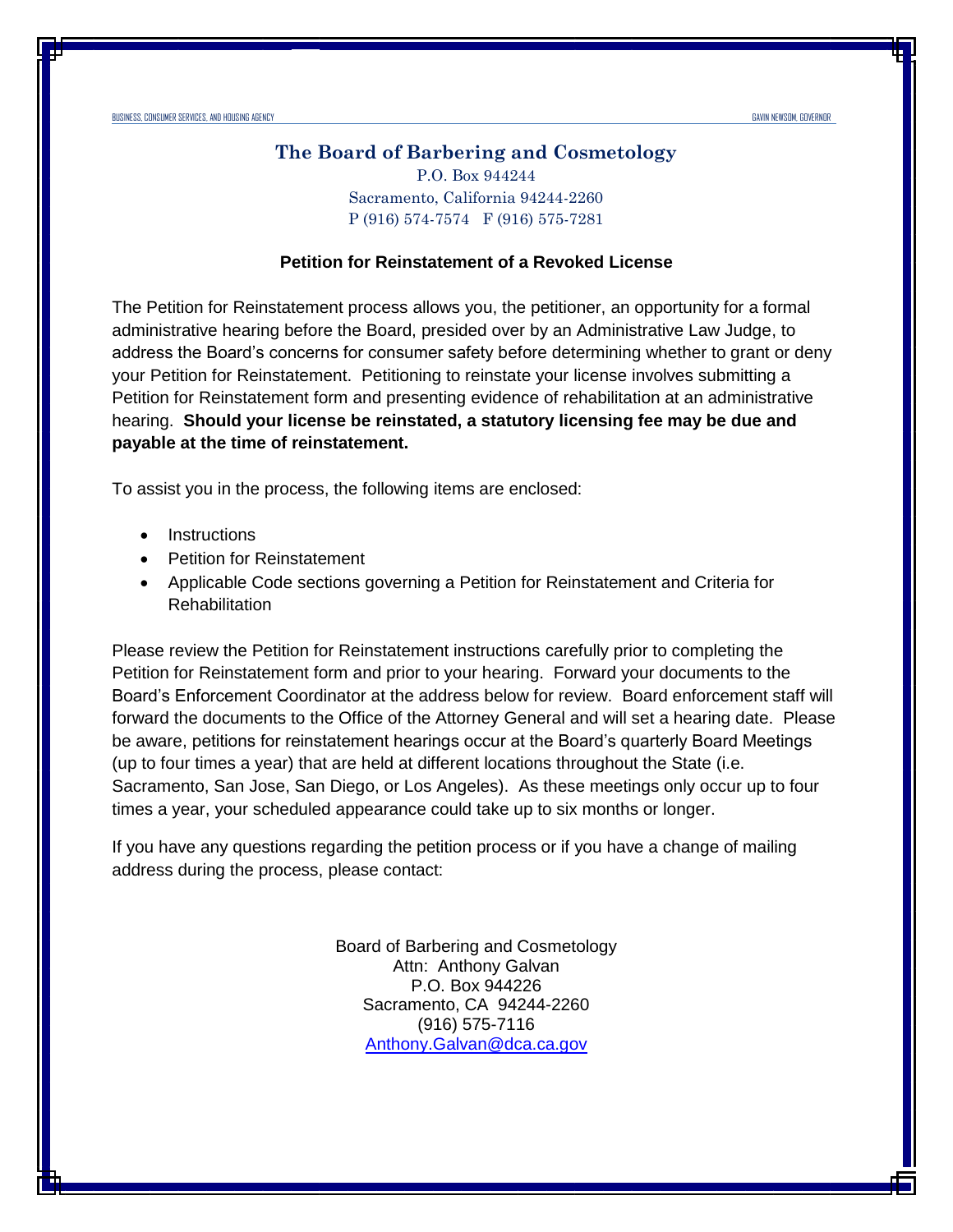# **Petition for Reinstatement**

# **INSTRUCTIONS**

 reinstatement of your license. **Carefully read all instructions before completing**  The following information is provided to facilitate your petition to the Board for the **your petition.** In order to show your petition should be granted, it is **YOUR RESPONSIBILITY** to provide evidence that it will be safe for consumers to receive your services.

## **DETERMINE YOUR ELIGIBILITY**

 elapse from the effective date of the decision or from the date of the denial of a In order to qualify to be considered for reinstatement, at least one year must similar petition.

 **Note:** The EFFECTIVE DATE is on the decision you received outlining the to the submission of your petition for reinstatement. If you are uncertain about action taken against your license. If your order requires certain conditions be met prior to the reinstatement of your license (payment of cost recovery, payment of fines, remedial training), the Board recommends these conditions be met prior the effective date of the decision or the conditions of your decision, please contact Anthony Galvan, Reinstatement Monitor, (916) 575-7116 or by email at [Anthony.Galvan@dca.ca.gov.](mailto:Anthony.Galvan@dca.ca.gov)

## **SUBMIT THE FOLLOWING:**

The Petition for Reinstatement form completely filled in and signed.

## **The Board strongly recommends you also submit the following:**

- 1. Letters of reference
- 2. Community service documentation
- 3. Self-improvement of any nature
- 4. Remedial education
- 5. Proof of full or partial payment of any/all fines, fees and/or recovery costs owed to the Board
- 6. A narrative statement providing evidence of rehabilitation
- 7. Evidence to support any statements you make in your petition or in your narrative statement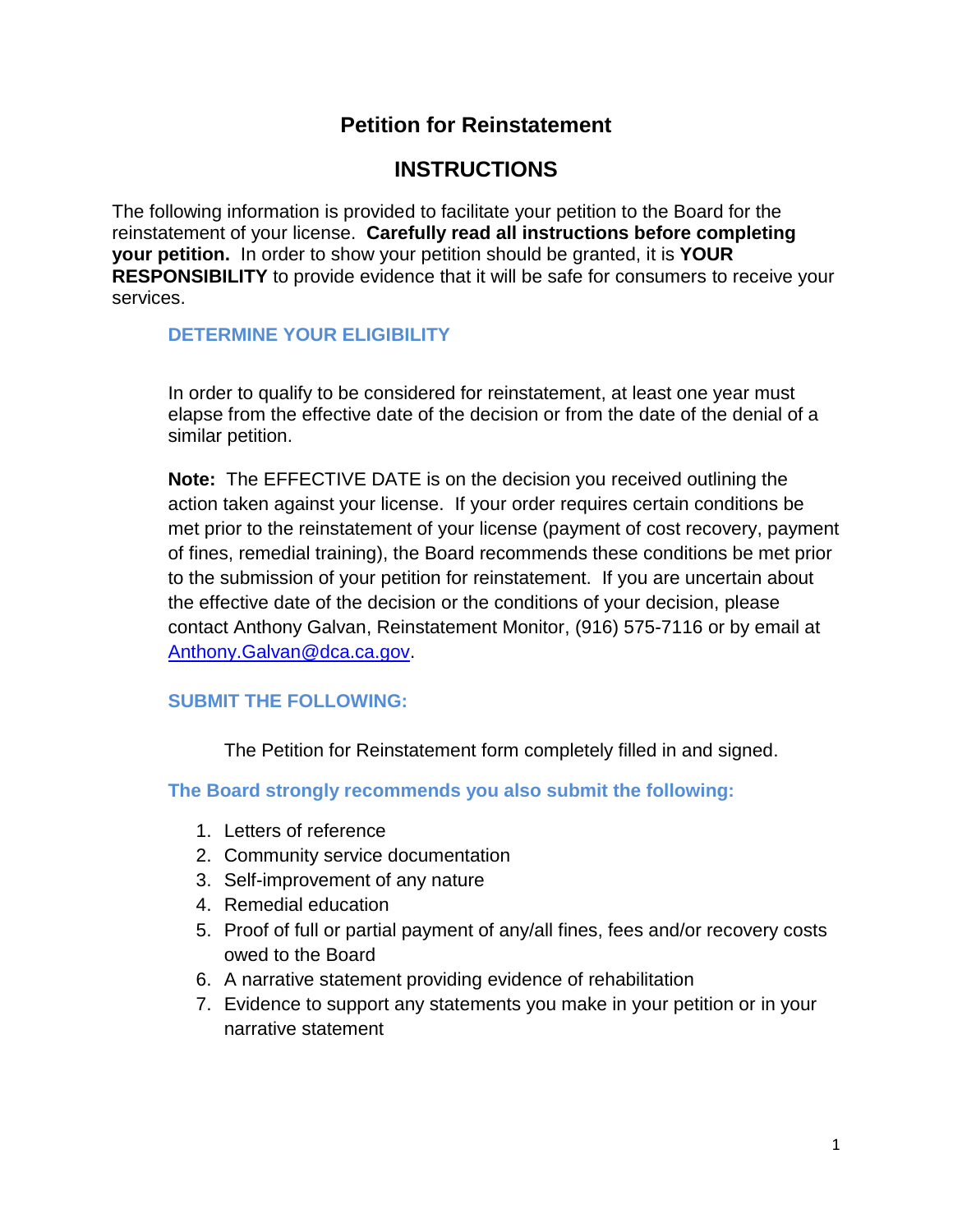## **EVIDENCE**

The following are examples of appropriate evidence:

## • **Employment history**

 duties and the period of employment. Please provide a contact address and phone number for each former or current employer. It is recommended you provide evidence to support **all** employment since revocation, including information regarding your current occupation. Include statements from current and former employers outlining your

## • **Recommendations**

 etc. Please provide a contact address and phone number of the author of Letters of recommendation or statements of character can be submitted from prior employers, current employers, previous clients, friends, family, the letter.

# • **Rehabilitation**

 regarding your participation in rehabilitation programs. These letters should include a description of the program, the credentials of the counselor, the counselor's basis for determining improvement, and any and phone number of the counselor. Where appropriate, please provide recent letters from counselors recommendation from the counselor. Please provide a contact address

# • **Support Groups**

Where appropriate, please provide documentation of your participation in support groups (e.g., Alcoholics Anonymous, Narcotics Anonymous, Life Support Groups, etc.).

## • **Continuing Education**

As evidence of your continuing education you may submit original and/or copies of certificates or transcripts. Be sure you have signed the certificates, where applicable.

## **NARRATIVE STATEMENT SHEET**

 Attach a narrative sheet to your Petition stating your request. Try to be brief and the revocation. If applicable, give a brief history of any prior discipline and the history and/or prior petitions. Indicate how long your license has been revoked concise in stating what you want and the reasons you think your request should be granted. Give a brief, factual description of the offense that was the basis for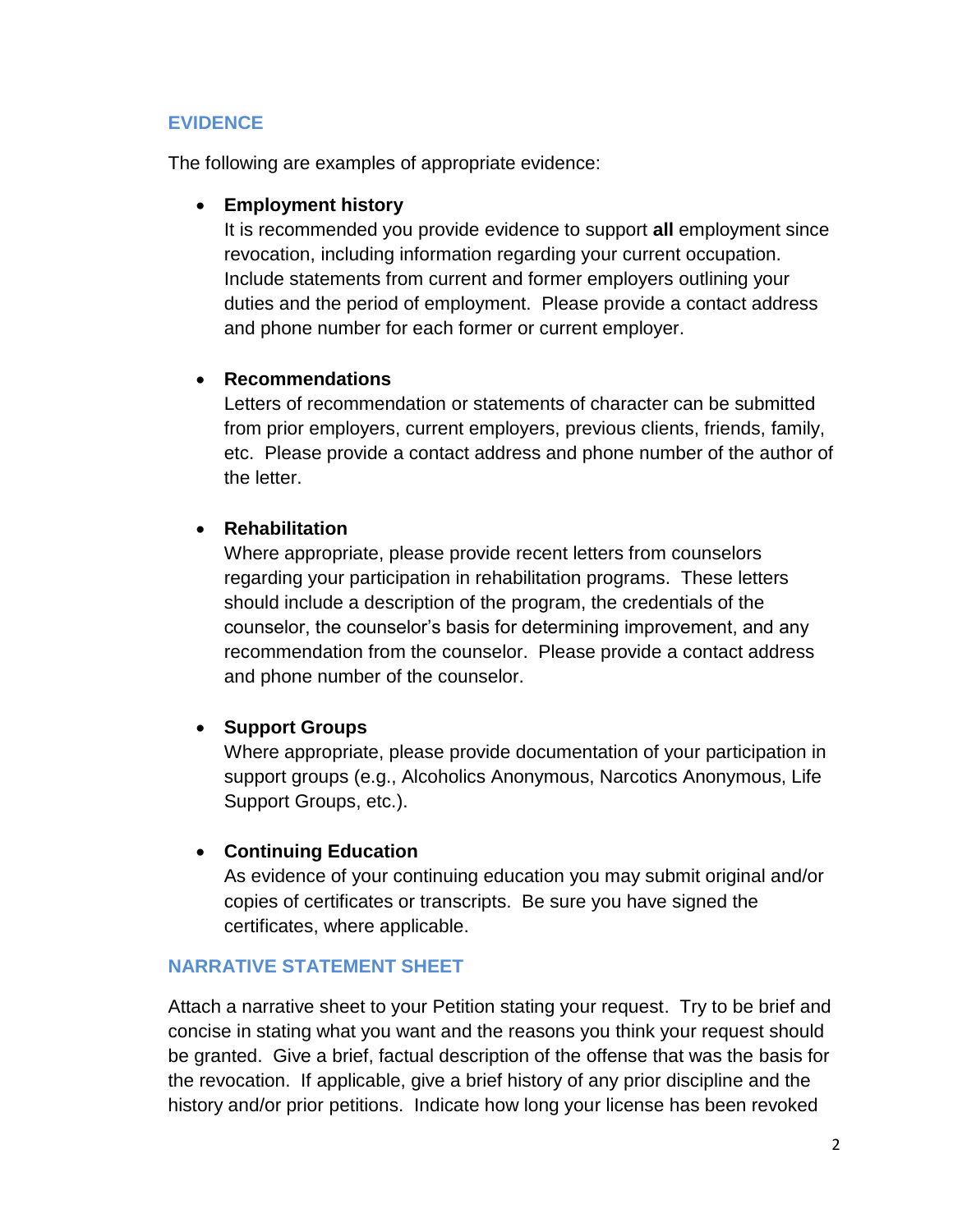and how you have earned a living since revocation. Also include what aspect of your rehabilitation your feel will protect against re-occurrence of your prior conduct. Give details (schools, class names, credit hours, certificates, dates) and copies (with appropriate back-up documentation) of your continuing education, training programs, seminars or educational courses. Discuss what your plans are if your license is reinstated, including where you will provide services and what services you will provide, if known.

## **ABOUT THE HEARING**

The Board will forward the petition package to the Office of the Attorney General, and you will be notified of the confirmed date, time, and location of the hearing.

 An Administrative Law Judge will preside over the hearing. The Judge will put discipline and what you have done towards rehabilitation. you under oath to tell the truth. The Deputy Attorney General (DAG) will appear on behalf of the public and will make a statement outlining the disciplinary actions taken against your license. The DAG may ask you questions about your

 rehabilitation and to maintain current industry knowledge and current standards of practice. Be prepared to make such a statement. The Judge, DAG and Board You may be asked to state in your own words what you have done towards members may ask questions to clarify your statements.

You may have an attorney present on your behalf, but this is not required. Persons may speak on your behalf; however, it is recommended that they speak specifically toward your competence and rehabilitation.

You will not be allowed to re-litigate any prior disciplinary action taken against your license. That matter has already been decided and is final. Your task now is to prove that public safety would not be diminished by the granting of your Petition for Reinstatement.

The decision in your case will be mailed approximately 60 days after the hearing. The decision will not be announced at the hearing.

 submit your Petition for Reinstatement to the Board until the Board renders a final decision in the matter. The entire Petition process can take approximately one year from the date you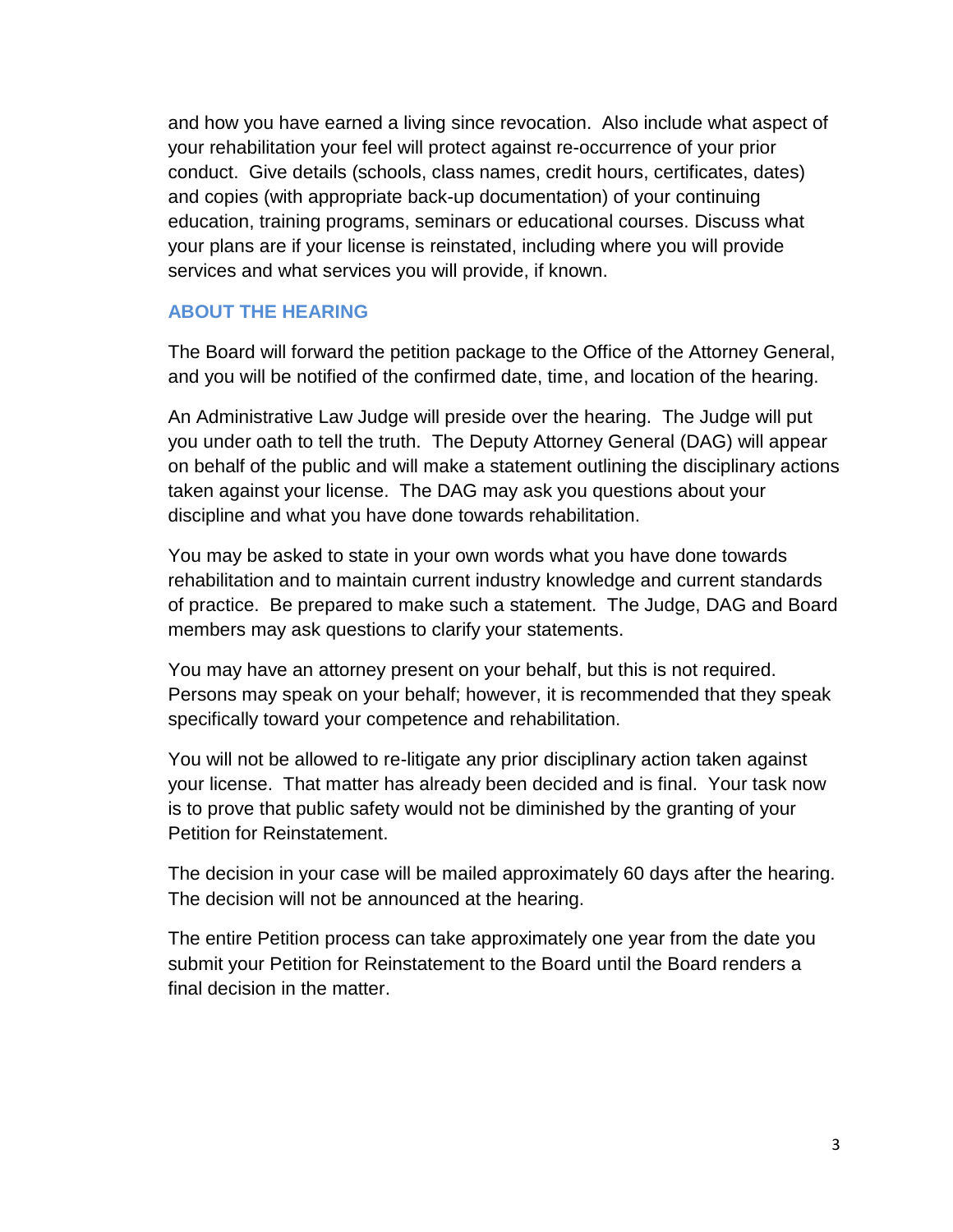

Phone : (916) 574-7574 Email: **barbercosmo@dca.ca.gov** BUSINESS, CONSUMER SERVICES, AND HOUSING AGENCY ● GAVIN NEWSOM, GOVERNOR **DEPARTMENT OF CONSUMER AFFAIRS ● BOARD OF BARBERING AND COSMETOLOGY**  P.O. Box 944226, Sacramento, CA 94244-2260 Website: www.barbercosmo.ca.gov



# **PETITION FOR REINSTATEMENT OF REVOKED LICENSE(S)**

(Business and Professions Code section 11522)

| <b>SECTION A: PERSONAL INFORMATION</b>                                                                                                 |                            |                   |                           |             |                        |              |                       |  |
|----------------------------------------------------------------------------------------------------------------------------------------|----------------------------|-------------------|---------------------------|-------------|------------------------|--------------|-----------------------|--|
| Social Security Number or Individual Taxpayer Identification Number                                                                    |                            |                   |                           |             | Date of Birth          |              |                       |  |
|                                                                                                                                        |                            |                   |                           |             | Month<br>Day           |              | Year                  |  |
| Last Name                                                                                                                              |                            | <b>First Name</b> |                           |             |                        | Middle Name  |                       |  |
| Residence Address                                                                                                                      |                            |                   |                           | City        |                        | <b>State</b> | Zip Code              |  |
| Telephone Number                                                                                                                       | CA Driver's License Number |                   |                           |             | E-mail Address         |              |                       |  |
| $\overline{N_{0}}$<br>Are you currently employed?<br>Yes If yes, please complete Section B below.                                      |                            |                   |                           |             |                        |              |                       |  |
| <b>SECTION B: CURRENT EMPLOYMENT INFORMATION</b> (if applicable)                                                                       |                            |                   |                           |             |                        |              |                       |  |
| <b>Current Business Address</b>                                                                                                        |                            |                   |                           | City        |                        | <b>State</b> | Zip Code              |  |
| <b>Employer's Last Name</b><br><b>First Name</b>                                                                                       |                            |                   |                           | Middle Name |                        |              |                       |  |
| <b>Employer's Mailing Address</b>                                                                                                      |                            |                   | City                      |             |                        | <b>State</b> | Zip Code              |  |
| Employer's Telephone Number                                                                                                            |                            |                   | Employer's E-mail Address |             |                        |              |                       |  |
| SECTION C: EMPLOYMENT HISTORY [since the effective date(s) of the action(s) taken against your license(s)]                             |                            |                   |                           |             |                        |              |                       |  |
| Please attach a list of previous employers listing the company name, address, phone number, contact person and<br>dates of employment. |                            |                   |                           |             |                        |              |                       |  |
| <b>SECTION D: ATTORNEY INFORMATION</b> (if applicable)                                                                                 |                            |                   |                           |             |                        |              |                       |  |
| Attorney's Last Name                                                                                                                   |                            |                   | <b>First Name</b>         |             |                        | Middle Name  |                       |  |
| <b>Attorney's Mailing Address</b>                                                                                                      |                            |                   |                           | City        |                        | <b>State</b> | Zip Code              |  |
| Attorney's Telephone Number                                                                                                            |                            |                   | Attorney's E-mail Address |             |                        |              |                       |  |
| <b>SECTION E: LICENSE INFORMATION</b>                                                                                                  |                            |                   |                           |             |                        |              |                       |  |
| Revoked License Type and Number to be Reinstated (list all)                                                                            |                            |                   |                           |             | <b>Decision Number</b> |              | <b>Effective Date</b> |  |
|                                                                                                                                        |                            |                   |                           |             |                        |              |                       |  |
|                                                                                                                                        |                            |                   |                           |             |                        |              |                       |  |
|                                                                                                                                        |                            |                   |                           |             |                        |              |                       |  |
|                                                                                                                                        |                            |                   |                           |             |                        |              |                       |  |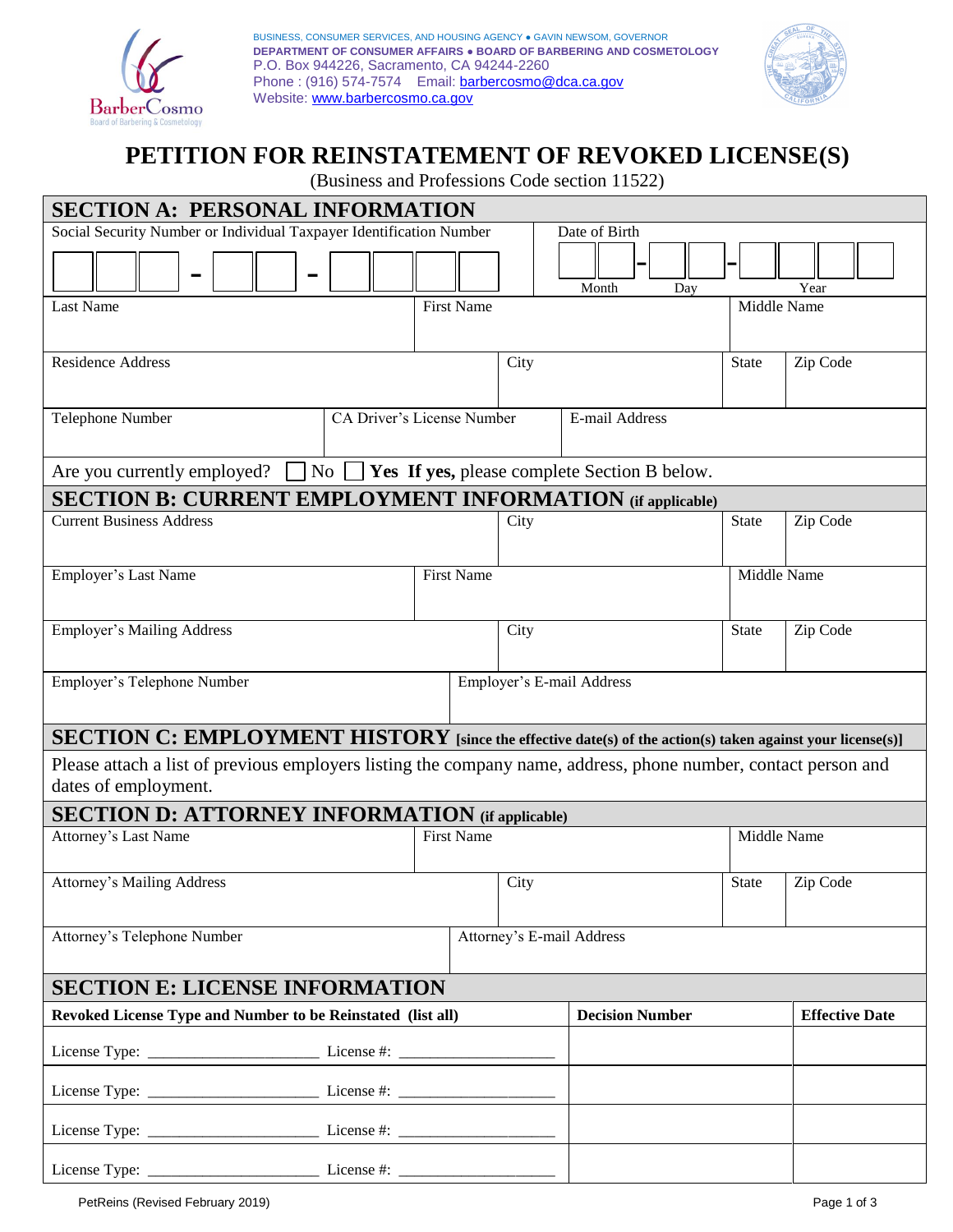| <b>SECTION F: HEARING PREFERENCE</b>                                                                                                                                                                                                                                                                                                                                                                                              |                            |                   |  |  |  |  |
|-----------------------------------------------------------------------------------------------------------------------------------------------------------------------------------------------------------------------------------------------------------------------------------------------------------------------------------------------------------------------------------------------------------------------------------|----------------------------|-------------------|--|--|--|--|
| <b>Location Preference</b>                                                                                                                                                                                                                                                                                                                                                                                                        | <b>Language Preference</b> |                   |  |  |  |  |
| <b>Northern California</b><br><b>Southern California</b><br><b>First Available</b>                                                                                                                                                                                                                                                                                                                                                | English<br>Vietnamese      | Spanish<br>Korean |  |  |  |  |
| SECTION G: BACKGROUND INFORMATION [since the effective date(s) of the action(s) taken against your<br>$license(s)$ ]                                                                                                                                                                                                                                                                                                              |                            |                   |  |  |  |  |
| 1. Have you been convicted of or pled no contest to, a violation of any law of the United States, in any state, local<br>jurisdiction, or any foreign country, including no contest pleas or convictions that were subsequently dismissed (do not<br>include traffic violations resulting in a \$300 fine or less)? $\Box$ No $\Box$ Yes If yes, attach all Court documents and the details<br>and explanation of the offense(s). |                            |                   |  |  |  |  |
| 2. Have you been placed on criminal probation or parole? $\Box$ No $\Box$ Yes If yes, attach the Court Order.                                                                                                                                                                                                                                                                                                                     |                            |                   |  |  |  |  |
| 3. Have you been required to register as a sex offender? $\Box$ No $\Box$ Yes If yes, attach the Court Order.                                                                                                                                                                                                                                                                                                                     |                            |                   |  |  |  |  |
| 4. Do you currently have any criminal charge(s) pending against you? $\Box$ No $\Box$ Yes If yes, attach the details, explanation<br>of the charge(s) against you, and a description of the facts and circumstances that led to the charge(s).                                                                                                                                                                                    |                            |                   |  |  |  |  |
| 5. Have you had any professional or vocational license or application denied, suspended, revoked, placed on probation or<br>other disciplinary action taken by any other governmental authority in this state or any other state, or any foreign country?<br>$\Box$ No $\Box$ Yes If yes, please attach a copy of the administrative action(s), and the details and explanation of the disciplinary<br>$action(s)$ .              |                            |                   |  |  |  |  |
| <b>SECTION H: CURRENT COMPLIANCE</b>                                                                                                                                                                                                                                                                                                                                                                                              |                            |                   |  |  |  |  |
| Please attach a description of what you have done to rehabilitate yourself pursuant to the<br>criteria set forth in California Code of Regulations section 971 and any documentation<br>supporting your rehabilitation efforts.                                                                                                                                                                                                   |                            |                   |  |  |  |  |
| <b>SECTION I: APPLICANT CERTIFICATION</b>                                                                                                                                                                                                                                                                                                                                                                                         |                            |                   |  |  |  |  |
| I certify that I have read and understand the laws and regulations pertaining to this profession in California. I certify under<br>penalty of perjury under the laws of the State of California that all statements furnished in connection with this petitoin are<br>true and accurate.                                                                                                                                          |                            |                   |  |  |  |  |
| Signature                                                                                                                                                                                                                                                                                                                                                                                                                         |                            | Date              |  |  |  |  |